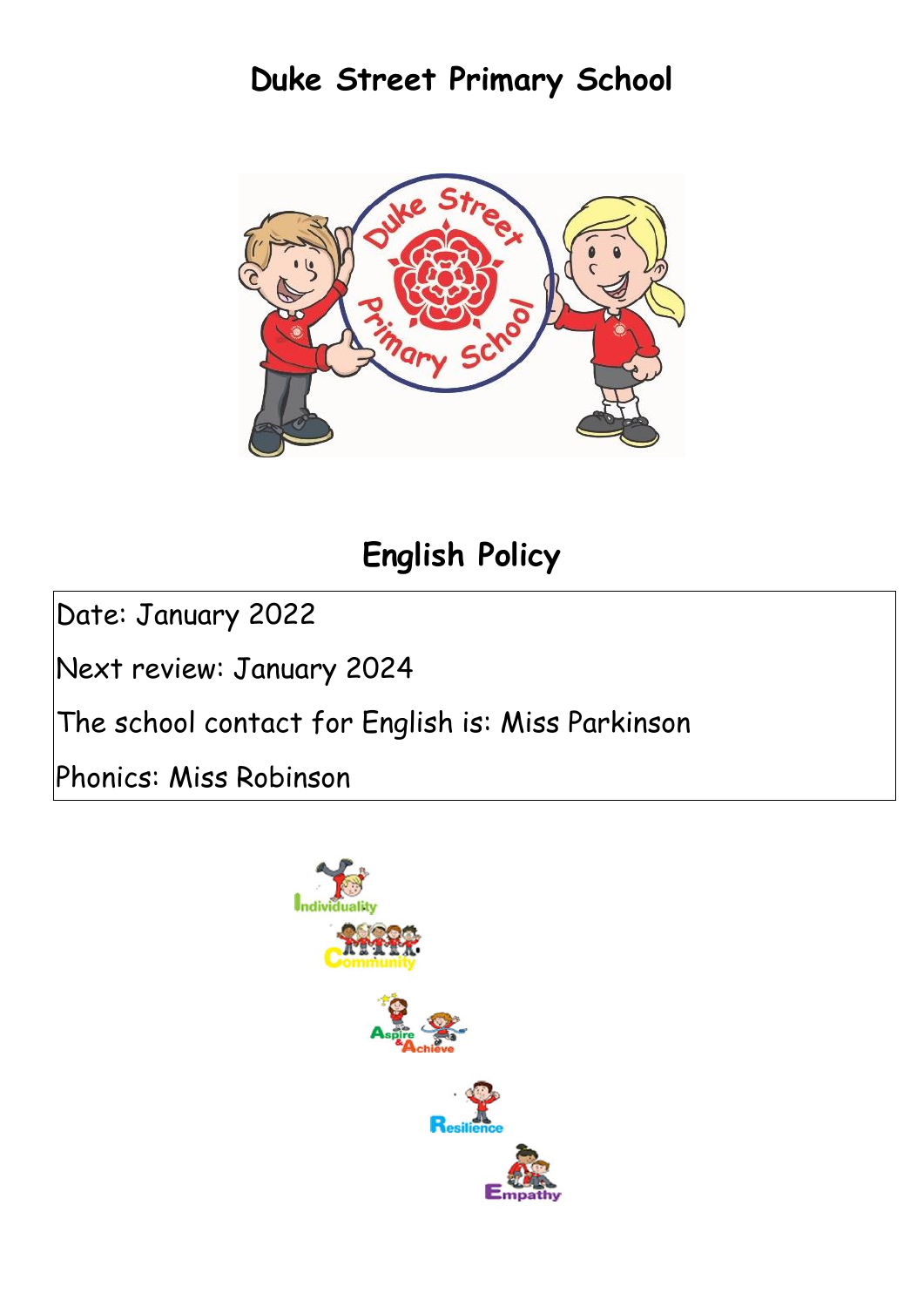## **Duke Street Primary School**

## **English Policy**

This policy reflects the school's values and philosophy in relation to the teaching and learning of English. Duke Street Primary School considers English to be a vital part of the whole curriculum and is not just a standalone subject.

## **Aims**

At Duke Street Primary School we believe that English is a pivotal part of everyday life and is therefore an essential life skill. It is our aim for children to speak, read and write with confidence, fluency and understanding, enabling them to become independent, confident and creative learners. It is our philosophy that children should engage in a curriculum that inspires their reading, writing and spoken language. We value the importance of cross-curricular teaching and learning opportunities that develop children's creativity to the full. We feel that English teaching and learning is at the heart of this process and our creative curriculum framework is rich with purposeful reading, writing and speaking and listening opportunities. English and literacy is at the forefront of our priorities as a means of impacting on a broad and balanced curriculum.

We aim to develop pupils' abilities within an integrated programme of speaking and listening, reading and writing. Pupils will be given the opportunities to interrelate the requirements of English within a broad and balanced approach to the teaching of English across the curriculum, with opportunities to consolidate and reinforce taught literacy skills. English will be promoted in all areas of the curriculum, in order for our pupils to:

- be effective, competent communicators and good listeners;
- express opinions, articulate feelings and formulate responses to a range of texts both fiction and non-fiction using appropriate vocabulary;
- foster an interest in words and their meanings, and to develop a growing vocabulary in both spoken and written form;
- have an interest in books for enjoyment, as well as applying their reading skills across the curriculum;
- enjoy and engage with and understand a range of text types and genres;
- be able to write in a variety of styles and forms showing awareness of audience and purpose;
- develop powers of imagination, inventiveness and critical awareness;
- use grammar and punctuation accurately to write in a range of creative ways;
- have a suitable technical vocabulary to articulate their responses;
- understand spelling conventions;
- produce effective, well-presented written work.
- have legible handwriting, where both joined up and printed styles are used when appropriate;

### **Statutory Requirements**

Statutory requirements for the teaching and learning of English are laid out in the National Curriculum English Document (2014) and in the EYFS Statutory Framework (2021).

# **By the End of Foundation Stage;**

ELG: Listening, Attention and Understanding -Children at the expected level of development will: – Listen attentively and respond to what they hear with relevant questions, comments and actions when being read to and during whole class discussions and small group interactions; – Make comments about what they have heard and ask questions to clarify their understanding; – Hold conversation when engaged in back-and-forth exchanges with their teacher and peers.

ELG: Speaking- Children at the expected level of development will: – Participate in small group, class and one-to-one discussions, offering their own ideas, using recently introduced vocabulary; – Offer explanations for why things might happen, making use of recently introduced vocabulary from stories, non-fiction, rhymes and poems when appropriate.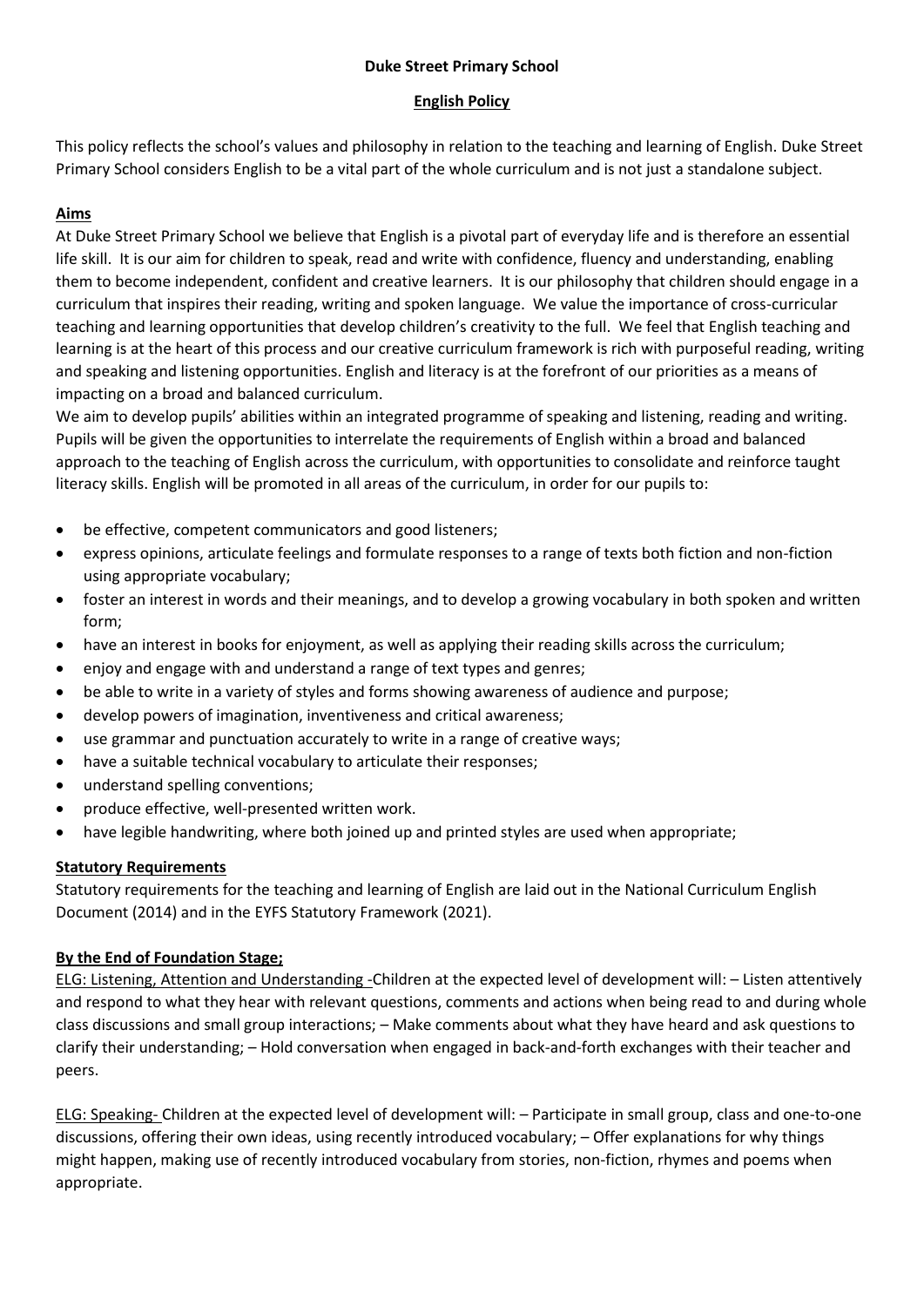ELG: Comprehension- Children at the expected level of development will: – Demonstrate understanding of what has been read to them by retelling stories and narratives using their own words and recently introduced vocabulary; – Anticipate – where appropriate – key events in stories; – Use and understand recently introduced vocabulary during discussions about stories, non-fiction, rhymes and poems and during role-play.

ELG: Fine Motor Skills-Children at the expected level of development will: – Hold a pencil effectively in preparation for fluent writing – using the tripod grip in almost all cases; – Use a range of small tools, including scissors, paint brushes and cutlery; – Begin to show accuracy and care when drawing.

ELG: Writing -Children at the expected level of development will: – Write recognisable letters, most of which are correctly formed; – Spell words by identifying sounds in them and representing the sounds with a letter or letters;

# **At key stage one (Years 1 and 2), children should learn to:**

- learn to speak confidently and listen to what others have to say;
- begin to read and write independently and with enthusiasm;
- use language to explore their own experiences and imaginary worlds.

# **At key stage two (Years 3 to 6), children should learn to:**

- change the way they speak and write to suit different situations, purposes and audiences;
- read a range of texts and respond to different layers of meaning in them;
- explore the use of language in literary and non-literary texts:
- learn how the structure of language works.

We encourage children to take responsibility for their own learning and like to give them opportunities to take a leading role. One way we do this, is appointing English ambassadors. Their role is to promote reading and writing, throughout the school, in a positive manner. The English subject leader meets with the English ambassadors on a regular basis to ensure there are a variety of different clubs and events running in school, EYFS – Yr 6, in which the ambassadors lead e.g. reading club and storytelling sessions. They particularly enjoy planning and actively getting involved with Book Week, which has previously included; whole class reading competitions, class projects, taking part in the Book Bench Project, visits to a local book shop and organising author visits.

### **Spoken Language**

In the early years, attention is focused on children being able to listen attentively to the teacher, other adults and to each other. They are encouraged to communicate orally to express their needs, feelings and observations. This is developed through circle-time, role-play, story-telling, puppets, games, multi-media activities, exploratory play and creative and social experiences.

As children move through the school, speaking and listening skills are developed through more specific tasks, eg. discussion, drama, oral presentation, debates, giving explanations and communication with a variety of audiences in social and formal situations. The children are given opportunities to listen to authors, visitors and theatre groups. It is important that as a school, we provide children with good role models and demonstrate high expectations of the spoken word. Respect should be given to all children as we develop their communications skills and sensitivity should be show to those who have pronunciation difficulties, have a pronounced regional dialect and for those for whom English is not their first language.

# **Phonics – Please refer to the Phonics Policy**

Phonics is taught daily across Foundation Stage and Year 1. For pupils in Year 2- Year 6, we follow a spelling scheme, produced by the Lancashire English team called No Nonsense. Phonemes (sounds) and graphemes (printed letters) are taught and children's ability to segment words and blend sounds is developed. In EYFS, children focus on Phases 1-4 phonemes, and children in Year 1 learn Phase 5 phonemes. Children are also taught 'tricky' words which cannot be sounded out. By Year 2, it is expected that children will have progressed through the Phonics phases 1-5 and are taught spelling rules in line with the National Curriculum Programme of Study, whilst recapping the sounds previously taught. Any Year 2 child who did not pass their Phonics Screening Check, or any that would benefit from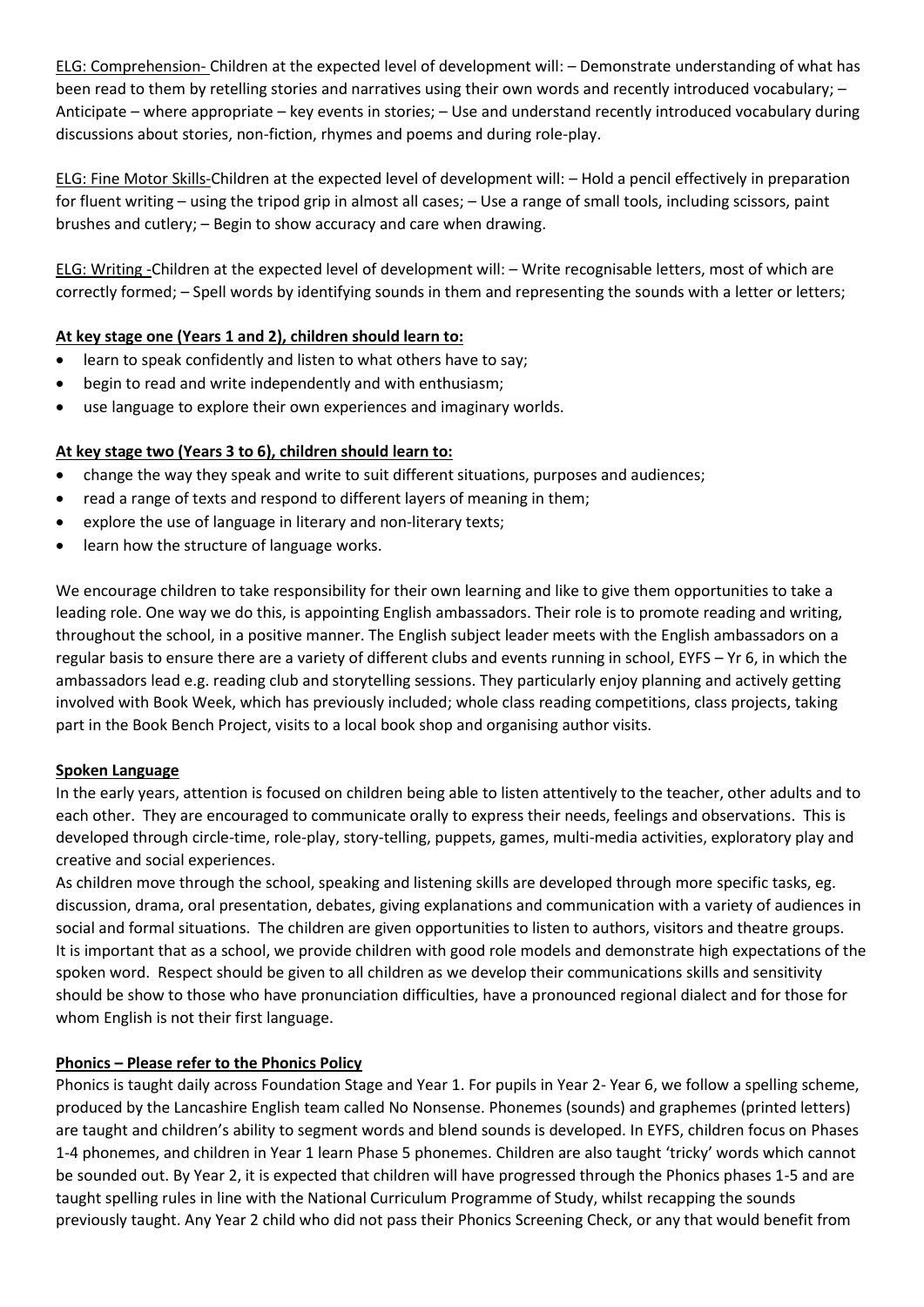additional phonic support will receive daily phonics lessons, in addition to small group interventions of the Lancashire Fast Track phonics scheme. Please see our separate Phonics policy for more information.

# **Reading**

At Duke Street Primary School we wish to develop passionate readers for life and whilst developing children's skills in word reading, we also place a strong emphasis in developing their ability to derive meaning from a text in order to maximise enjoyment.

Shared Reading- Shared reading takes place within the English lesson; the teacher models the reading process to the whole class or group as an expert reader, providing a high level of support. Learning objectives are pre-planned and sessions are characterised by explicit teaching of specific reading strategies, oral response and high levels of collaboration. The children join in, where appropriate with the reading of the text. The texts selected are quality texts that reflect the learning objectives. Due to having mixed year groups, we generate a two-year cycle, which includes exposure to a variety of texts, including fiction, non-fiction and poetry. We select high quality texts from the Focus scheme and also from KLIPs produced by Lancashire.

Guided Reading-We aim to instil a passion for reading in all our children, therefore whole class and guided reading sessions reading are integral in our school curriculum.

In Foundation Stage, children will begin to take part in guided reading sessions weekly, focussing firstly on word reading and then comprehension.

Guided reading take place x4 weekly in key stage one and two. Sessions last 20 minutes.

Children are grouped accordingly, based on their ability. Texts are accessible, yet offer challenge in order to ensure progression. Group discussions take place, helping all children to understand the writer's purpose and use of vocabulary before focussing on literal retrieval, inference and summarising. Adults use a range of resources and ask a variety of questions using domain cards, produced by Lancashire. Children in Years 2-6 will complete follow up tasks.

Individual Reading-Children have access to a range of picture books, transition chapter books and longer reads to support the development of their individual reading skills. Children start the colour book bands in the Foundation Stage ( grouped relating to phonics phases) and continue through the bands until they become competent, independent readers.

In EYFS and KS1, children have daily access to books that are phonetically decodable. They also have access to quality texts in the reading area.

Teachers are responsible for ensuring that children are taking home books appropriate to their reading level regularly. Teaching Assistants (TAs) read a class novel or short story every day for 15 minutes. This could be a book purchased from the *Ebb and Flo* (local book shop -school subscription) a recommendation from a child or a book that most children wouldn't necessarily choose from looking at the front cover. It provides a great opportunity for 'book talk' and helps to promote passion for reading across school.

The children also enjoy daily ERIC time (everyone reading in class). We used ERIC time to help promote pleasure for reading, allowing a further opportunity for children to read a range of different texts on a daily basis. Children are involved in recommending books to their peers and classrooms have 'recommendation stations' to promote this. Children also have access to an online reading scheme online called Reading Eggs. Reading Eggs is a fun and engaging platform that assesses individual progress, ensuring that children have a wide range to activities and texts, which are pitched at the correct reading level. Teachers can select tasks / activities for individual children. Reports are created to identify class engagement and are shared with staff on a half termly basis.

There is an expectation that 1 to 1 reading takes place in Foundation stage and Year 1 and every child must read once a week with an adult.

Priority 1 to 1 reading with an adult must take place every day for children that are below national expectations or target expectations (numbers of children will vary per class – lowest 20%). We also use volunteers and adult helpers to read with the children on a 1 to 1 basis. This happens throughout school but mainly in KS1.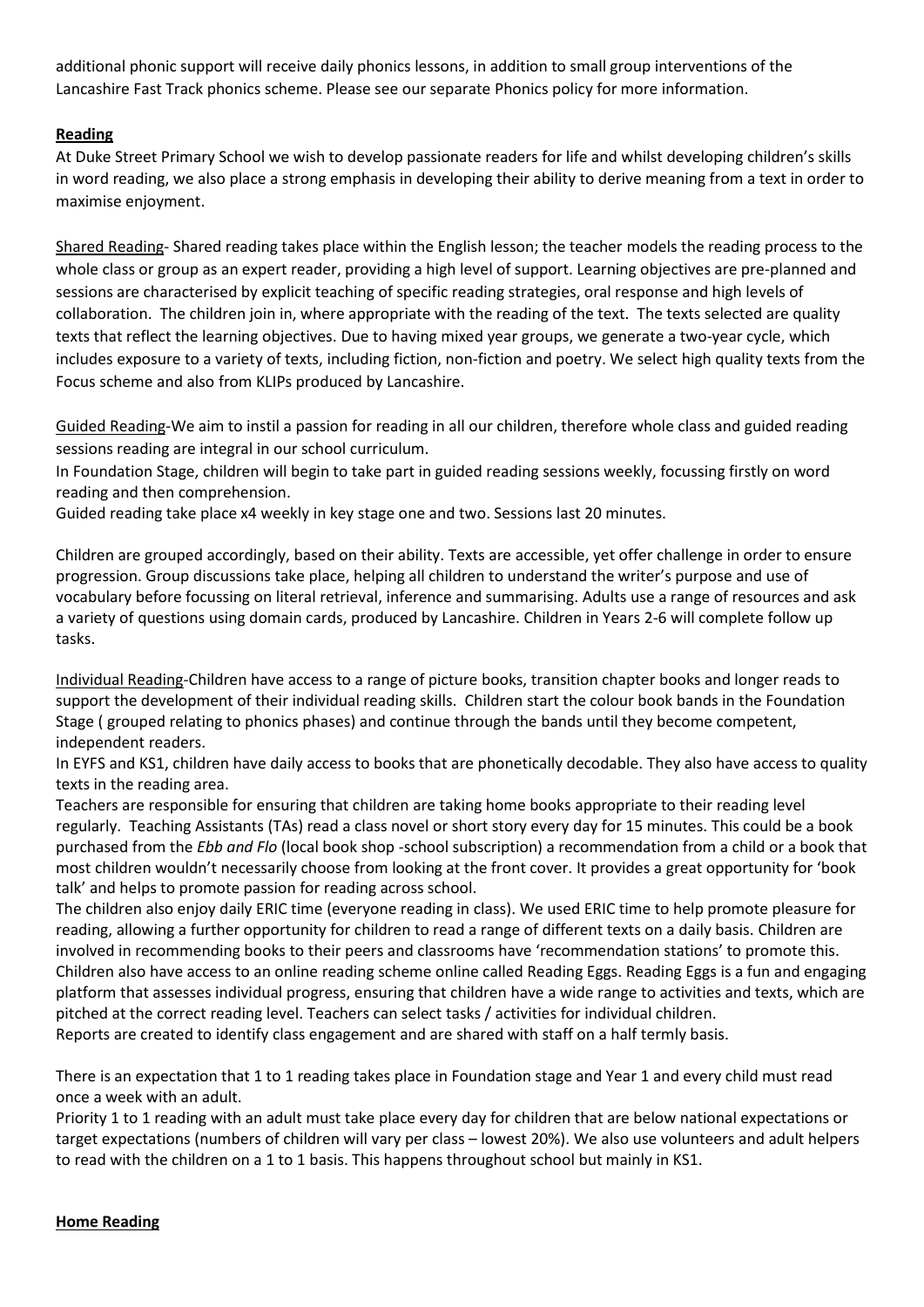In Foundation Stage we send home phonically decodable books, which focus on a current sound a child is learning, as well as picture and early reading books. Children in EYFS are invited to complete a simple phonics activity with parents / carers on a weekly basis. This helps to rehearse key sounds covered that week, as well as providing parents with the opportunity to engage with phonics at home.

In KS1 and KS2, children take home a reading book, based on their reading level. We use a range of schemes such as Oxford Reading Tree, Project X, Dandelion Launchers, Big Cat, Pearson and Bright Stars. Reading diaries are checked daily and books are changed accordingly. TAs keep a reading log for every child, which is then passed on at the end of every school year. Children are assessed on a regular basis to ensure home reading books are pitched correctly. We expect children to read each evening at home, the minimum expectation is three times weekly and for parents/carers to make comments in the reading records. For children in KS1, comments in reading record books will be made by parents and carers however, as children move on into KS2 the children are able to begin recording their own feedback as they read at home, though parents are still expected to sign diaries.

Home reading is monitored closely in every class and class percentages are shared weekly with the children and parents via good news assembly and via social media.

We use incentives such as motivational quotes /statements that are recorded on the children's log sheets to help encourage all children to read at home. We aim to create a passion towards reading and for the children to understand the importance of how reading is at the core of learning.

Children also have access to Reading Eggs when at home. Every child has their own individual login. Parents can see their child's progress and can access a wide range of phonics, spelling and reading activities. Children are encouraged to access both Reading Eggs and to read school reading books. Both should be logged in reading diaries.

# **Reading for Pleasure**

Each class has a designated reading corner, which is an engaging and comfortable environment to stimulate and engage children during reading time. Class reading corners offer children a range of text types to choose from and also display a range of interactive questions and resources to help children consider what they have read. We provide the children with blankets and cushions to help children relax and enjoy this quality time.

As a school, we aim to provide many exciting and rewarding activities to promote the pleasure and knowledge that can be gained from books. Some of these events include visits by published authors, skilled story tellers from many cultures, in-school performances by professional theatre groups, reading competitions, making books, using drama, dance and music to illustrate texts.

Children enjoy visiting the library on a weekly basis, where they can access additional texts and borrow books through our loan system.

### **Writing**

At Duke Street Primary School, we believe that the mastery of written language is one of the most powerful gifts that we can provide to our children. We believe that writing should be purposeful, rich and enjoyable for all.

Shared Writing -Shared writing takes place within the English Lesson; the teacher models the writing process to the whole class or group as an expert writer, articulating the process. Learning objectives, are pre-planned and sessions are characterised by explicit teaching of specific writing strategies, oral response and high levels of collaboration. The children join in individually or through partner work, with the writing where appropriate.

Guided Writing- Guided writing takes place as part of a guided session within a unit of work. Guided writing takes place with a group of children with similar writing targets/needs. During a guided writing session the children will write with a teacher leading. It is intended that guided writing provides a forum for children to demonstrate what they have learned about writing and to further develop and extend their writing skills.

Grammar and Spelling -As a school, we firmly believe that a sound understanding of grammar will lead to an improved understanding of English and how the written and oral language works. We believe that the teaching of grammar should, as far as possible, feed into the writing activity that the children are undertaking. Grammar, Punctuation and Spelling starters are not only used to consolidate and extend understanding but also revisit key objectives from previous year groups. Children are taught and encouraged to use the correct grammatical terminology from Key Stage 1 onwards.

All teachers follow the expectations set by the spelling guidance within the New Curriculum Framework 2014. In Early Years Foundation Stage and Key Stage 1, spelling will be taught and monitored daily through phonics lessons. From Year 2 (for those children that have completed phase 5 of phonics), spelling is taught daily, in line with the spelling guidance for each year group in the New Curriculum Framework 2014. Spellings are systematically taught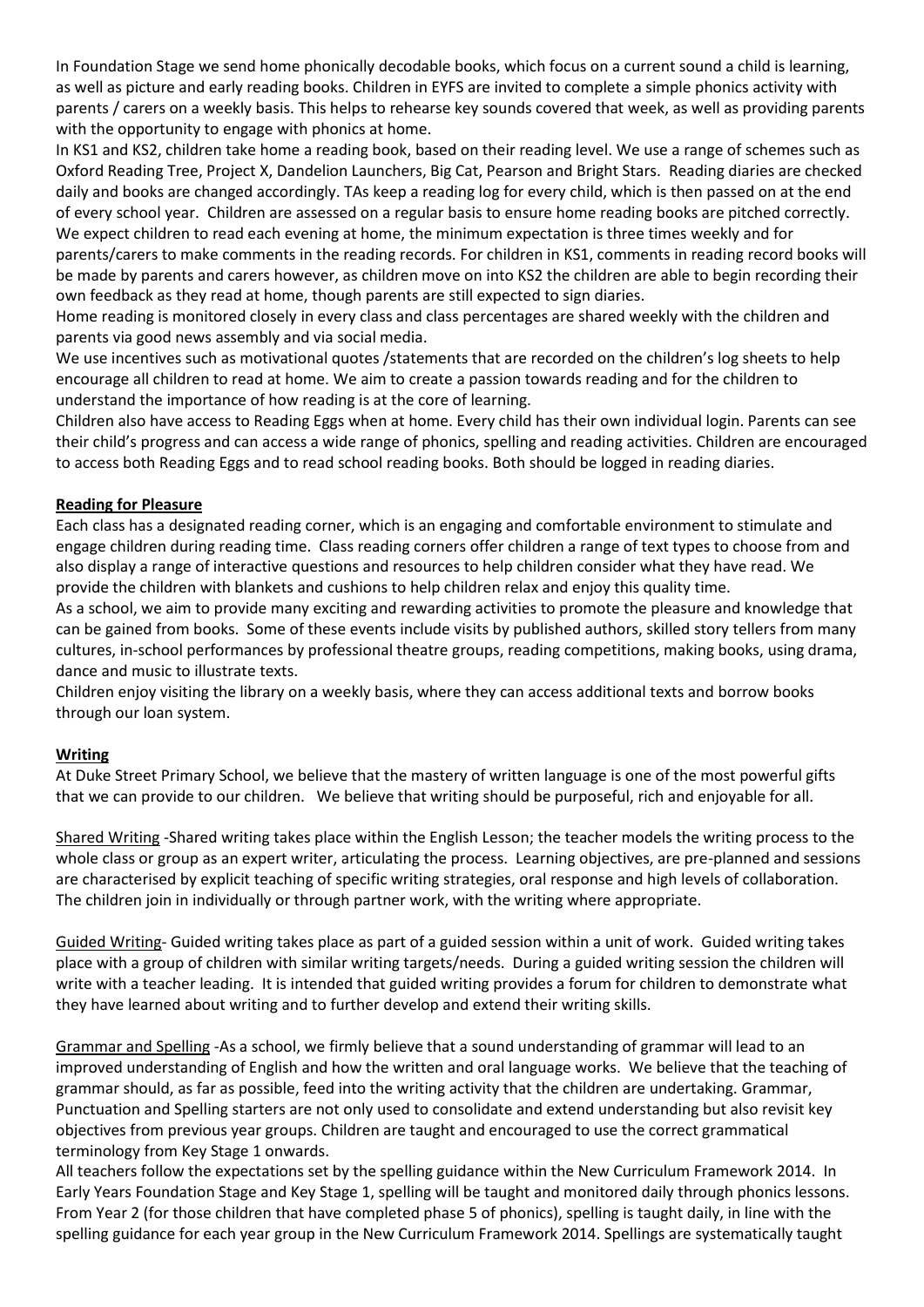according to spelling patterns, following the No Nonsense spelling scheme. Spelling interventions, such as, IDL and Nessy are delivered daily for key children and their progress is monitored closely by the Special Educational Needs and Disability Co-ordinator (SENDCO).

Handwriting-We follow the *Nelson Handwriting* scheme. Please refer to separate document for further information.

# **Planning**

Planning takes place in two stages, on a half termly basis and on a weekly basis. These plans reflect the expectations set out in the National Curriculum 2014. We plan using the Key Learning documents, produced by Lancashire, in order to ensure progression and coverage of skills.

Long Term Planning- Each year group map out their leaning journey for the year. This plan takes into consideration the coverage of all genres and the resources used. It is also used as a tool to ensure links between topics and writing. Key texts are identified to support both reading and writing skills through each English unit. Weekly Planning- Shared planning with key stage departments (KS1, LKS2 and UKS2) is used to plan for English on a weekly basis. These plans display clear objectives, vocabulary, resources, use of additional adults and personalised learning for children with specific needs. Plans include a GPS starter and the main teaching. This makes clear what is expected from the children, helping to ensure consistency between classes.

# **Recording Written Work**

In Foundation Stage, writing opportunities are an integral part of child led learning and through continuous provision. The explicit transcriptional and compositional skills are taught in teacher led guided writing sessions. Individual literacy books are used to record evidence of weekly literacy tasks. A key worker will focus on a group of children each day, ensuring that all children have accessed the literacy writing task by the end of the week. Children from Years 1 to Year 6 have an English book and a polished portfolio. English books show the learning journey through each unit of work and displays the range of Talk for Writing strategies that are used in classrooms. Working walls are used to show this journey and help to support children when writing independently. During each unit of work, incidental writing opportunities will be planned, building up towards an extended writing piece that is modelled a section at a time. Children will have opportunities to edit a draft version before creating their final 'polished piece' of writing which will be added to portfolios. Evidence from other subject areas are added to portfolios also to help demonstrate how children have transferred key skills, including non-negotiables, into other subject areas. At the end of each year, portfolios are then passed on through the school with the child.

# **Assessment**

**Reading** 

- In the Foundation Stage pupils' achievements are ongoing and are assessed against the Early Learning Goals.
- Assessment for Learning is well established in all teaching and formative assessment occurs daily through oral feedback.
- Children are assessed against the National Curriculum requirements in line with each year group. Attainment in progress is recorded on the school's assessment tracker sheet and key children identified during pupil progress meetings. Teachers from Year 1-6 complete KLIPs assessment documents throughout the school year. KLIPs are used to identify areas for further development and to ensure coverage and progression.

# Summative Assessment Requirements

- Year 1 pupils are assessed using teacher assessments. They complete an NFER test during the summer term. They also complete the phonics screening test in June each year.
- Children from years 2- 6 complete NFER reading assessments and children in Yr 2 and 6 sit the national reading test (SATs) in May every year.

# Writing

- In the EYFS, pupil's achievements are ongoing and assessed against the Early Learning Goals. A gap analysis is updated on a regular basis (for reading and writing) to identify key strengths and also to identify specific areas that need to be revisited or covered during the next half term.
- In EYFS we also use a Focused Approach to Writing. These include steps (1-8) which help all adults in the EYFS setting assess and make accurate judgements, in line with Early Learning Goals.
- All teaching staff use Assessment for Learning (AfL) techniques in each lesson and formative assessment occurs daily.
- Next steps are recorded in English books (see Marking Policy) to help consolidate, deepen and extend understanding of a specific objective.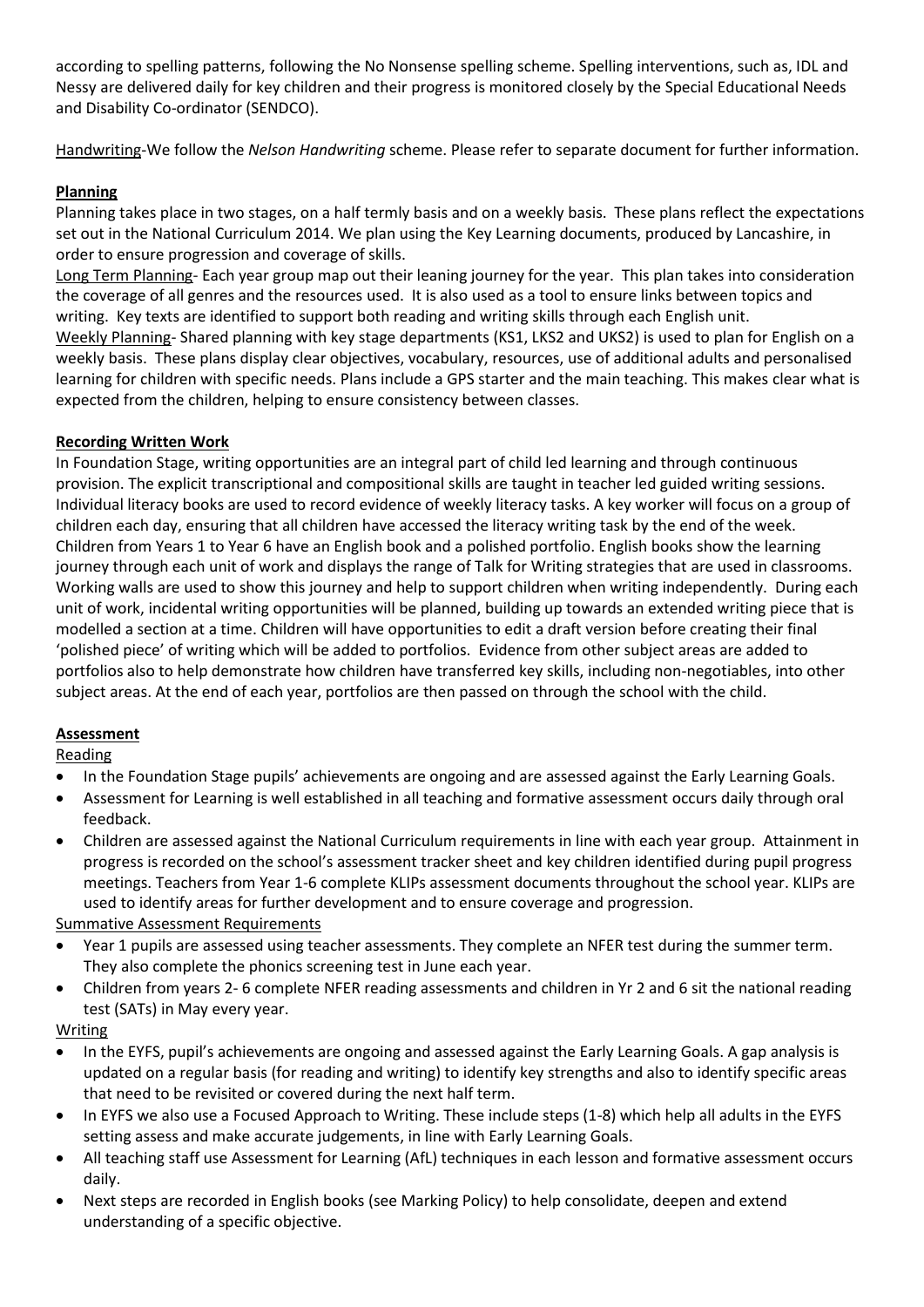- Extended pieces of writing are assessed so that successes and areas for development can be clearly seen.
- Children are assessed against the National Curriculum statements for each year group and attainment and progress is recorded on the school's assessment recording system (KLIPs).
- In-house and cluster moderation takes place throughout the school year to compare and ensure accurate judgements are made.

## **Classroom Environment**

Each class has an English working wall. This is an interactive display board to show the process of writing and should show the journey through each unit of work. This board is regularly changed to reflect the teaching and learning activities happening the classroom. This display should include materials to support children in accessing their learning independently.

A Non Negotiable poster should be displayed and referred to, ensuring all children are aware of expectations, not just in English but throughout the curriculum.

WAGOLLs (What a Good One Looks Like) are also displayed in classrooms to celebrate and recognise good work, showing a range of abilities and text types.

## **Equal Opportunities**

All pupils are entitled to English regardless of race, creed, gender, physical abilities, special needs or where English is a second language. Where a child requires help in accessing the subject, assistance will be given via adult intervention, scribes or I.C.T. More able children will be challenged and motivated by opportunities to deepen their understanding in a range of contexts.

## **Inclusion and Intervention**

We aim for all children to participate in mainstream lessons. Children with Special Educational Needs or Disabilities (SEND) are included within the English lesson in shared and independent sessions using the support of teaching practitioners where possible. Tasks are carefully differentiated and provision maps are used to inform planning. See SEND and Inclusion policy. Children are withdrawn from whole class sessions (for a short time) to focus on ensuring learning objectives and targets have been achieved through the use of daily progress groups. Within the daily English lesson teachers provide activities to support children who find English difficult.

### **Resources**

The English subject leader is responsible for the purchasing, organisation and management of reading materials in school. This includes:

- Key texts for teaching,
- Focus authors for each year group,
- Quality texts for reading areas,
- Guided reading materials,
- Colour banded and free reader books,
- Non-fiction books for topic work across the curriculum (Library subject leader),
- EYFS resources- phonically decodable reading books and story sacks (along with phonics subject leader)

# **It is the role of the subject leader to ensure that:**

- Teachers have secure subject knowledge of English.
- English resources are adequate and accessible.
- There is equality of opportunity with regards to race, culture, gender, physical abilities and learning needs.
- Initiatives and information are disseminated to staff.
- Methods of assessment, recording and reporting are effective and in line with school practice.
- The English policy, long term plan and guidance material are updated.
- They are the lead professionals in monitoring and exemplifying standards and practices.
- They are the lead professionals in monitoring and exemplifying standards and practices.

## They evaluate the teaching of English in the school and use this analysis to identify effective practice and areas for improvement is the role of teachers to ensure that;

• Medium and short term plans are readily available and set out in accordance with an agreed format.